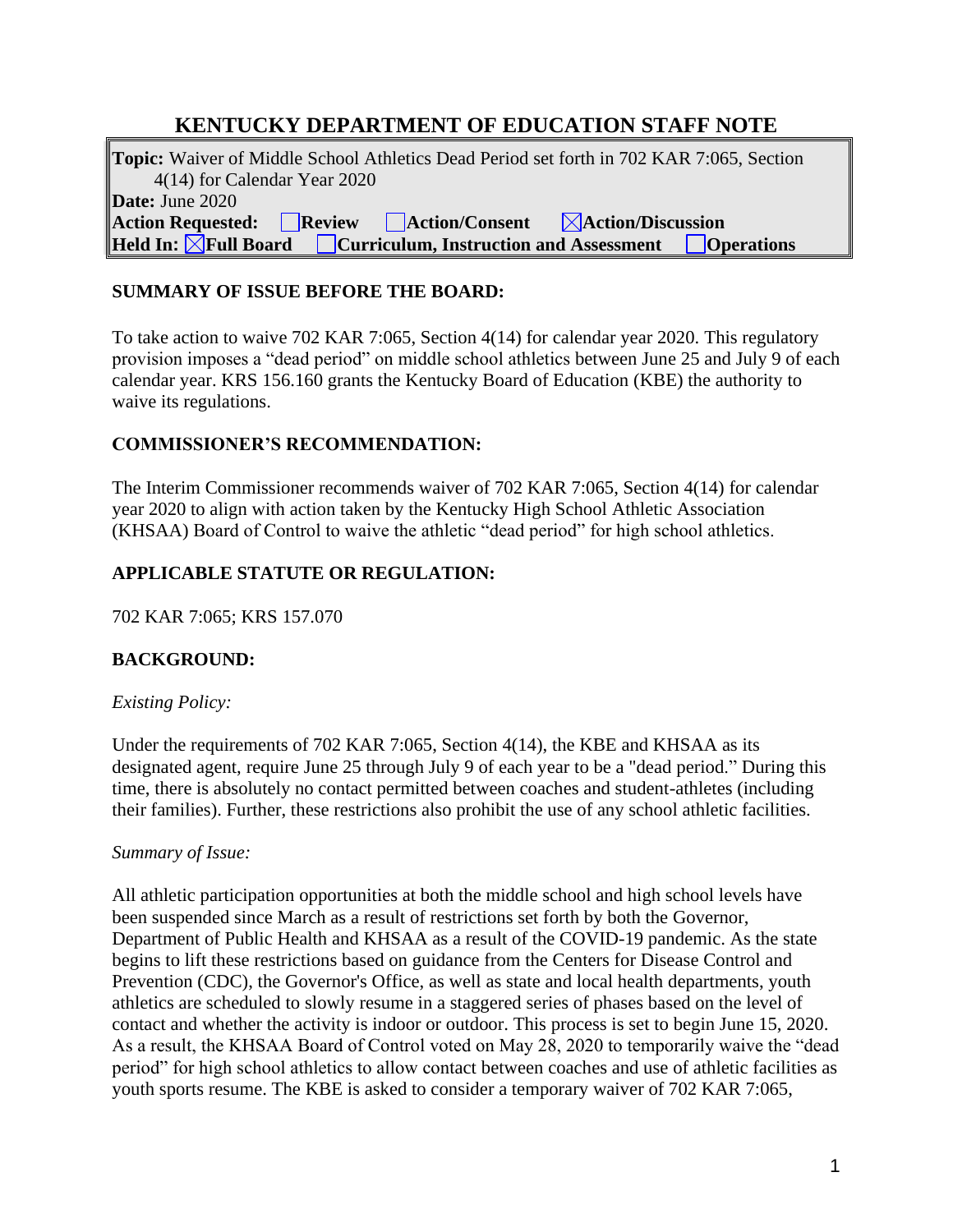Section 4(14) to waive the "dead period" for middle school athletics for the 2020 calendar year.

The rationale for the "dead period" restriction is rooted in several policy considerations. Some include the need for a break (physically and mentally) from athletics for a defined period of time every year. In fact, the "dead period" was developed following a nearly year-long task force review in the middle-1990s to address a growing issue where year-round athletics was eroding family opportunities for a break from participation, and outside entities were beginning to sponsor a growing amount of school-based summer competition. Additionally, sometimes overzealous coaches required their players to play scores of games throughout the summer, in addition to a year-round workout regimen. While this may seem to be in the best interest of developing sports talent, such is not the purpose of scholastic athletics.

With these considerations in mind, the need for the traditional "dead period" in light of the nearly three-month long period of cancelled sports as a result of the COVID-19 restrictions, appears unnecessary. During its recent meeting, the KHSAA Board of Control discussed the feeling that it is essential to the physical and mental well-being of students to return to physical activity and athletic competition in a safe and organized fashion as soon as possible. As such, the KHSAA Board of Control voted to waive the "dead period" for high school athletics during the 2020 calendar year.

Accordingly, it is recommended that a waiver of the "dead period' for middle school athletics set forth in Section 4(14) be issued. Doing so will be consistent with other actions taken at the high school level for the 2020 calendar year. It should be noted that this action does not require any school district to conduct any activity. It will be a local school district's decision on whether to do so or not. Further, it still prohibits schools or coaches from making any participation in such permitted activity "mandatory" or required to be on the roster of any team.

#### *Budget Impact:*

There is no impact to state funds as a result of approval of this waiver. Waiving the "dead period" permits does not mandate middle school athletic contact between June 25 and July 9, 2020.

#### **GROUPS CONSULTED AND BRIEF SUMMARY OF RESPONSES:**

The KHSAA Board of Control voted in support of this proposed waiver request at its May 28, 2020 meeting.

#### **CONTACT PERSON(S):**

Julian Tackett, Commissioner Kentucky High School Athletic Association Email: jtackett@khsaa.org (859) 299-5472